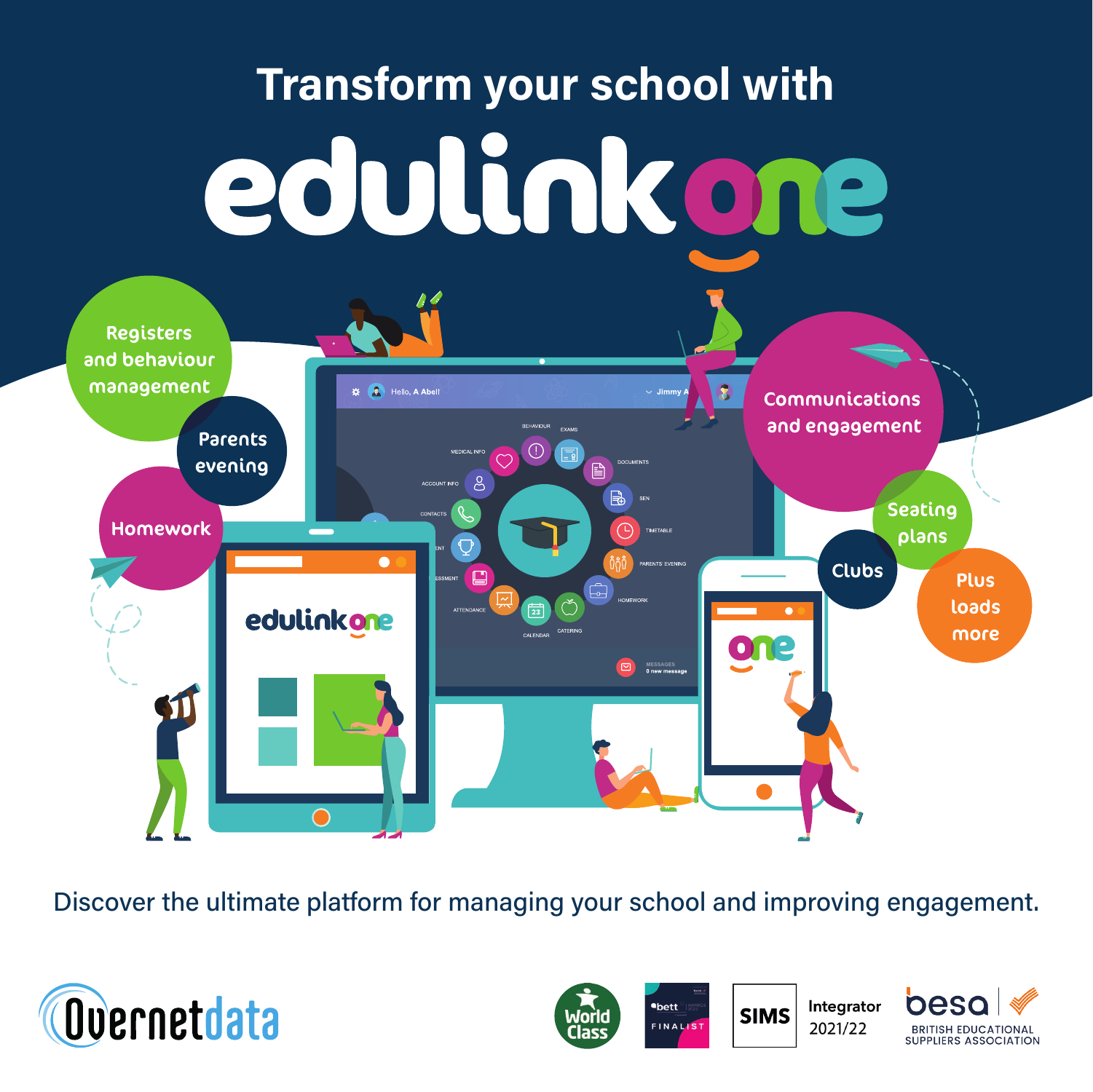Edulink One keeps everything in one place. It's designed to streamline MIS data into a platform that's functional on any device. It combines everything you need to support a well-managed and connected school environment, from administration and planning to communicating with your students and their parents.

We reduce workload, cost, and complexity of systems to help you focus on what's important: engaging with and supporting your students.

# edulinkone

# **Simplifies daily school life for staff, students and parents.**

### Get in touch today sales@overnetdata.com | 01604 807 545 | www.overnetdata.com



Daryl Bond, Assistant Headteacher, Guildford County School

# **Key Features**





# **Our Features**

Edulink One's functionality covers everything from registers to parents' evenings – all that's needed to support your school whilst engaging with parents and students.

Whether you are open as usual or dealing with isolating staff or students, Edulink One supports both in-class and remote learning.

What's more, the features are fully customisable to meet your school's requirements.

With a user-friendly app or web interface, Edulink One ensures data is accurate and up to date through its live link and write-back to your management information system (MIS).

Read how Edulink One has been implemented in our case studies on pages 8 & 9.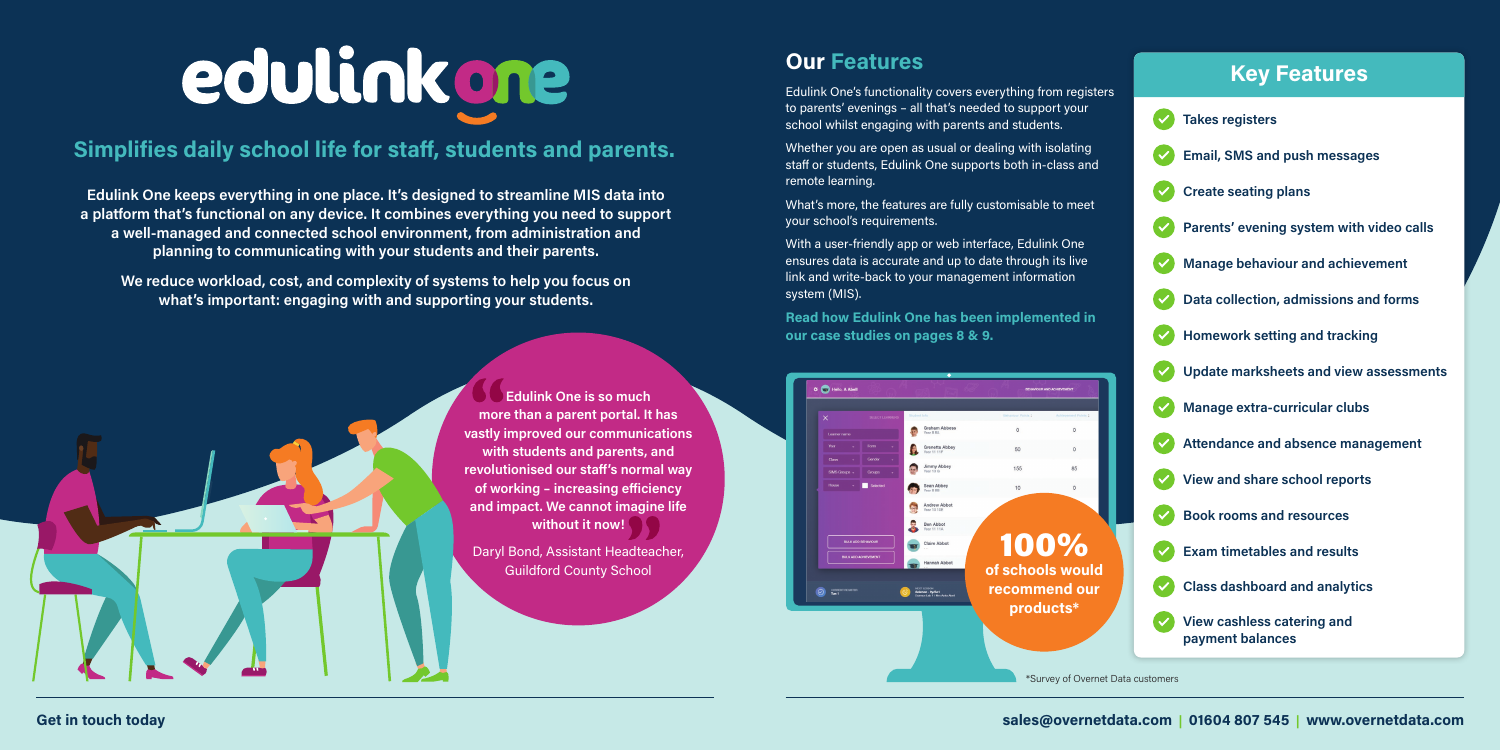### Get in touch today

# **Explore Edulink One's Functions**

# Engagement Features

### $\bigotimes$  Messaging system

Improve parental engagement and improve staff efficiency by sharing school reports and key documents in your MIS with parents and staff in Edulink One. You'll save £££ on printing and postage costs too. View historical reports and documents and see who's accessed what so you can follow up if necessary.



Never lose a permission slip again! Replace collecting paper forms and permission slips with Edulink One's Forms system and save the huge admin headache.

# **Catering**

Edulink One integrates with your school's cashless catering system. It allows parents, students and staff to view information about their account balances without having to log into a separate system.

# **图 Payments**

Parents can easily manage their school payments directly in Edulink One via integration with your school's third party payment system. We currently integrate with Cunninghams iPayimpact and sQuid.

Improve parental and student engagement with Edulink One's integrated 2-way messaging and notification system. It's highly customisable to meet your needs, allowing you to set it up in the way that works best for your school.

Edulink One allows you to communicate via app notifications, emails or SMS messages. In just a couple of clicks you can send a message to just a class or to the whole school. You can also choose to save it to the SIMS communications log. Dependent on school policy, enable replies for parents/ students and allow them to message staff directly.

Notification options make school admin run smoothly - trigger automatic messages for absences, detentions, form notifications and achievement.

Edulink One integrates seamlessly with your chosen email and SMS providers as well as GOV.UK Notify, which allows schools 10k free SMS messages per annum.

### Parents' Evening

Make organising a parents' evening hassle-free with Edulink One. Flexible settings allow you to quickly set up events to suit your requirements. Parents can book online via the app or you can manage bookings internally. Both staff and parents can print the event timetable and you can easily measure engagement levels by tracking parental attendance.

Choose from a face to face event or online video call, with back up telephone numbers. Simply tick a box to turn your event into an online one.

We were so grateful Edulink One added this feature (virtual parents' evening) without extra charge. Single best bit of software our school has ever bought into.

Rich Atterton, Assistant Headteacher, The Marlborough Science Academy

### School Reports & Documents

sales@overnetdata.com | 01604 807 545 | www.overnetdata.com

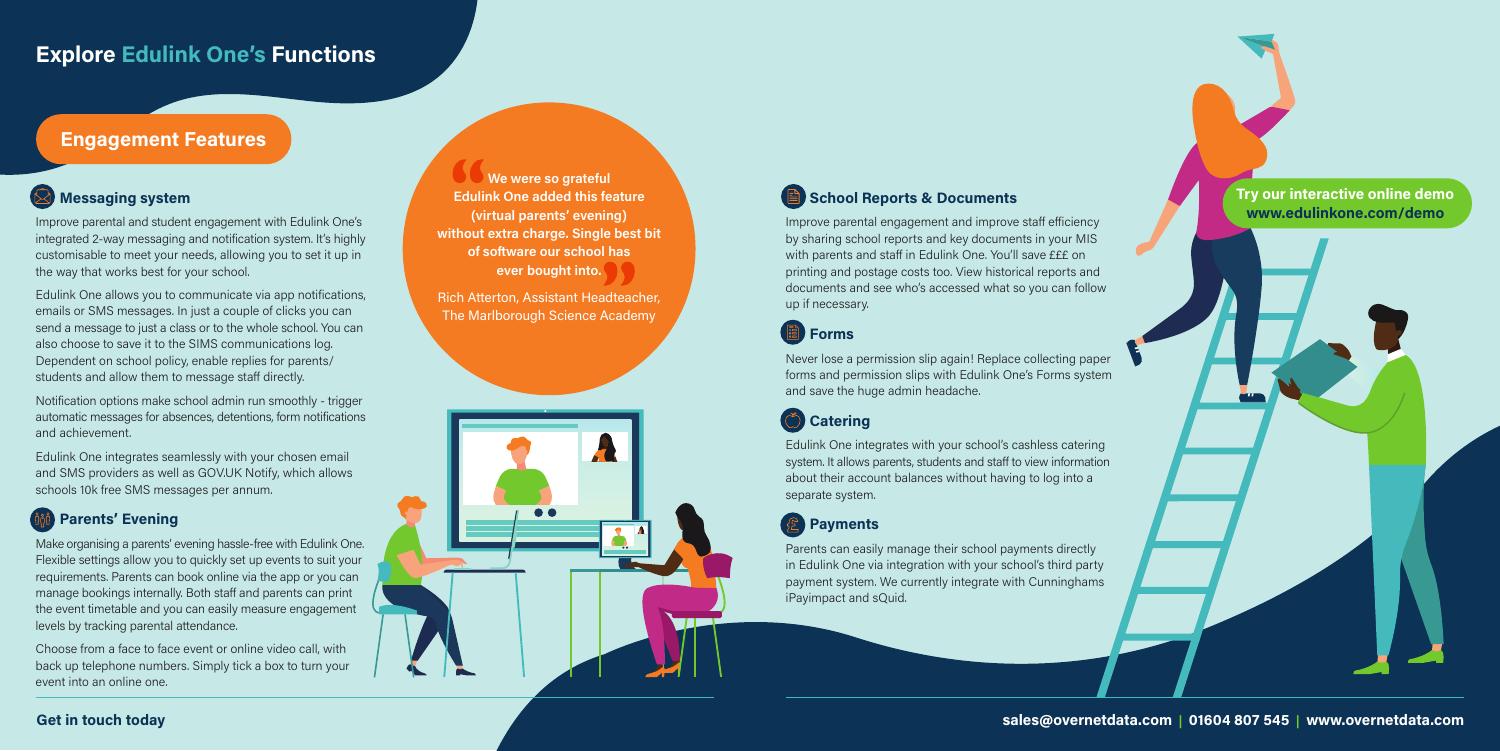### **Teaching & Learning Features Administration Features** Administration Features Administration Features

### Registers & Absence Management

Take registers remotely on any device with internet access, solving the problems of taking PE registers or using Chromebooks and iPads. Parents can easily notify absences using the app allowing you to quickly review absences, contact parents and spot trends.

### **Seating Plans**

Edulink One's classroom seating plan tool makes designing your class layout and locating students a doddle. With an intuitive drag and drop interface, it only takes minutes to configure each classroom. Simply add your students who are labelled with key information and performance data.

### Timetables, Calendar & Noticeboard

No more excuses for losing a timetable! Now and next lessons are always shown on the home screen for quick reference. Share staff calendars, add a school calendar and post your communications in the noticeboard area.

### **ED** Homework

Set and record homework so that students, parents and staff can easily track what work is due. See when it has been completed. Edulink One also makes homework assignments in Google Classroom and Microsoft Teams visible to parents.

### Achievement & Behaviour

Reward achievements to recognise and motivate your students, or employ behaviour points and detentions where necessary with a system you can tailor to your school's requirements. There's also an On Report function, allowing you to ditch paper report cards.

### **At Marksheets & Assessments**

Collect and update pupil and parent data online, including new admissions and write back to your MIS in a single click. Save hours of admin time and reams of paper as well as having more accurate data. What's not to love?

# <sup>2</sup> Clubs

Take the hassle out of extra-curricular club management. Set up clubs, select your cohorts and allow parents and students to book, saving administration hassle. Register attendance, locate students easily, view student data and message parents and students with important information. Plus download club attendance reports to help track Pupil Premium spend.

### Room & Resource booking

The resource booking function is a godsend for us. We used to manage all our booking via a manual system. Now we'd pay for Edulink One just for this functionality - and it wasn't even the reason we chose it!

> No more wasting time trying to find available rooms and equipment. Allow staff to reserve rooms and resources in just a few simple clicks, saving time and stress. Edulink One is linked to the timetable so updates automatically and sends notifications of changes.

### **Analytics**

Instantly see a visual summary of club attendance, homework setting and completion, call-outs and document messaging statistics. Help to spot trends, make improvements and address issues early.

### Student Information & SEND

Fast access to all a student's data including SEND strategies. View everything from assessment data to behaviour records, medical information to past reports.

### **Data Collection and Admissions**

Make entering students' grades into marksheets a quick job with Edulink One. Save time and hassle with our comment bank, leaving you time to focus on more important jobs. You can also share assessment data which can help improve parental engagement and end results.

### **国** Exams

Take the hassle out of managing exam entries. Share timetables and publish results online via the app on a specific day and time.

### **Child Protection & Call Outs**

A simple way for schools to make and manage safeguarding referrals and get immediate support in your classroom by calling for assistance.

### **Col** Resource Access

Enables schools to link to additional resources, such as Google Classroom, BBC Bitesize, the school website etc, within the app.

### **Class Dashboard**

View your class's key statistics on characteristics, achievement and attendance. Helpful for identifying issues, planning seating and benchmarking.

Pete Williams, ICT Network Manager, The Commonweal School

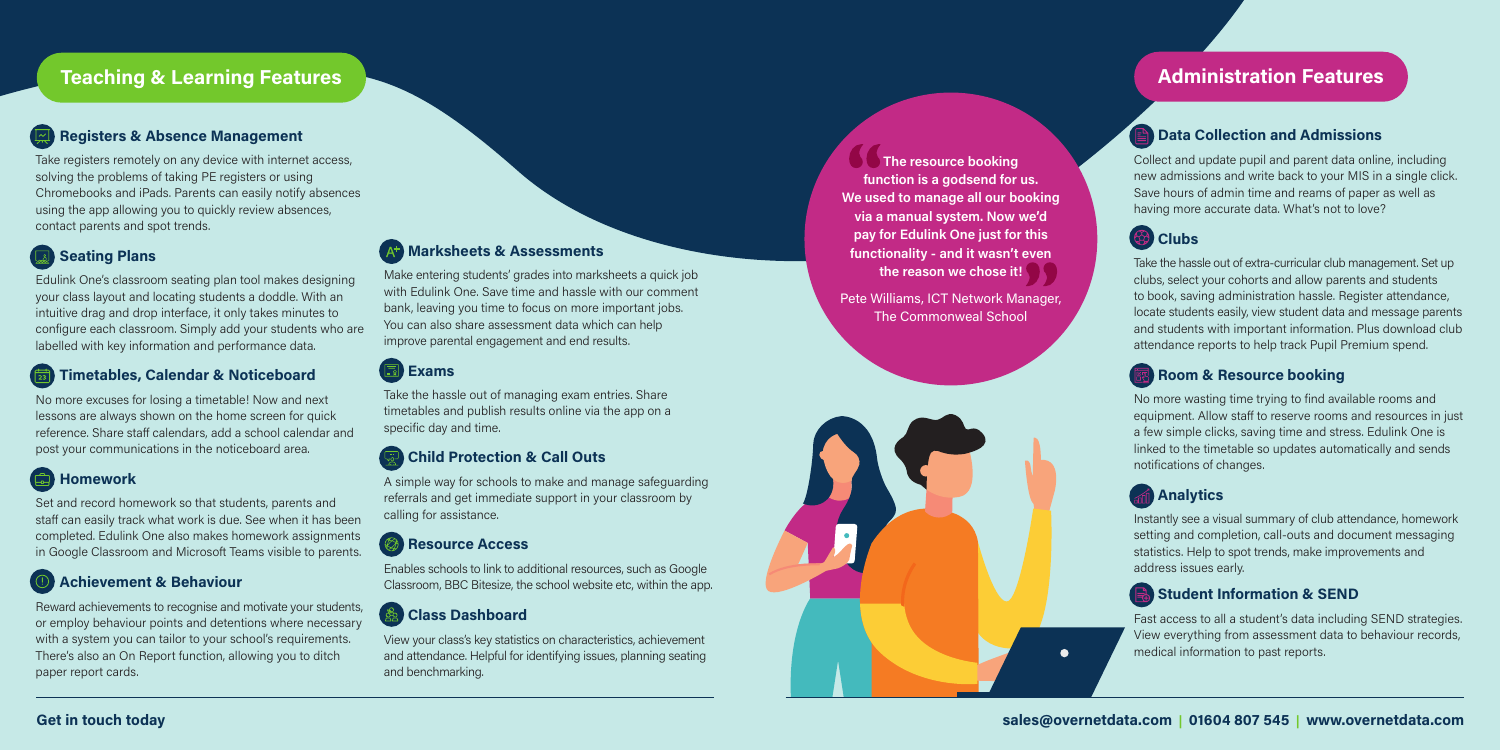# **Queen's Park High School**

"Staff used to complain at how clunky and slow SIMS was, but this gives you access to the same data but in a much more modern and user-friendly way.

"Edulink One has allowed us to think of new ways of working and actually compliments the processes instead of being cumbersome and in the way. The fact that teachers can see so much from their seating plans and registers without having to search is a real winner.

"Being able to access student data anytime along with their reports, anywhere on mobile devices is so powerful and has increased the efficiency of the conversations staff can have. The greatest but unexpected benefit has been the huge time saving for staff. It's had such a positive effect - making them more effective and efficient and helping them upskill. We can't imagine life without it now."

"Edulink One really is a fantastic asset. It's simple to use and ties so many activities/tasks from school life together in one place. The app has helped improve communication with parents and we've seen nothing but benefits from implementing it."

Dave Helsby, Support Operations Manager



# **Guildford County School**

"Staff loved Edulink One from day one. It's revolutionised our parent portal and how we use data. It has made taking registers simple, particularly for PE teachers and staff that don't teach in their form's classroom. Homework setting has been standardised and managing clubs now has a proper solution. The analytics function is great for leaders and heads of years too.

### Daryl Bond, Assistant Headteacher

# **The Commonweal School**

"The benefits... firstly, the school has made cost savings of just under £5000 to date as it has retired two existing systems to do remote registers and parents evening.

"Secondly, having one login for almost all the school systems has simplified life for the school's staff, parents and students. Setup was nice and easy from a technical point of view. The support team were brilliant.

"What matters most is that school systems work well and are easy to use. Edulink One is such a great product, it sells itself. Parental engagement has been impressive - almost 900 parents have logged in since the launch and this has probably been the most successful element. The low price is a bonus."

### Nick Bartlett, Assistant Headteacher for Teaching and Learning

Get in touch today sales@overnetdata.com | 01604 807 545 | www.overnetdata.com



# **Supporting schools**

Edulink One's suite of functions supports teachers and admin staff in their daily activities freeing up valuable time as well as improving engagement, which is vital for student success.

Here's how some schools have transformed their school with Edulink One.





www.overnetdata.com Read more case studies on how schools use Edulink One



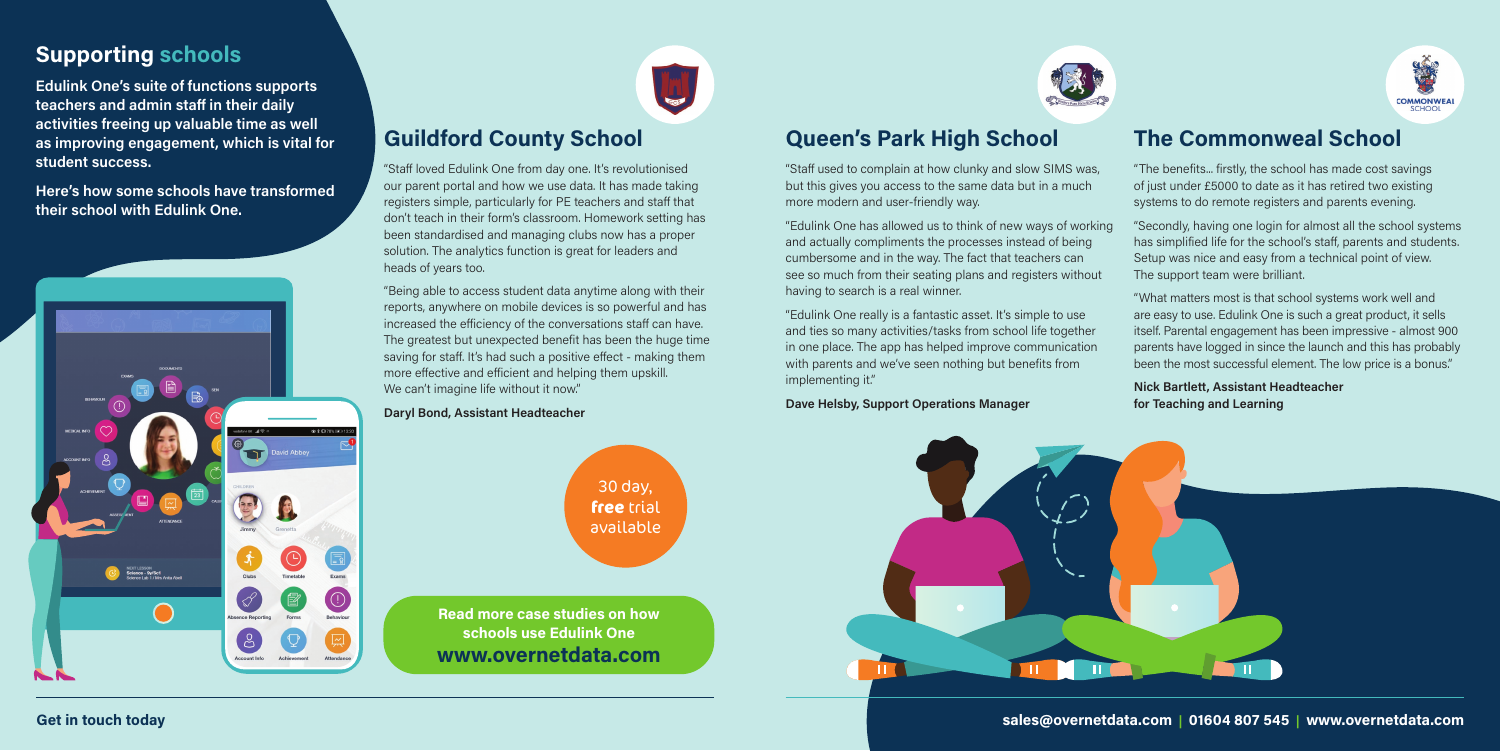# **What makes us different?**

Edulink One brings together multiple software functions into one easy to use app, with one login.

You can use as little or as much of Edulink One's functionality as you like. Run it alongside existing software, or retire multiple existing systems and save £000's.

Network Manager, **UCTC** 

What's more, upgrades and UK based support are all included as standard. Long tie-ins or notice periods are not our style either. We don't like to trap customers into using us.

# **Key Benefits**

What we really liked was that within one unified platform we had a single solution that would allow us to communicate, engage and share data with teachers, parents and students.

### Unlimited users

We charge for the platform, not by the number of students



### Unlimited devices

App and desktop versions allow access to Edulink One on any device



### Unlimited support

Our UK-based email and phone support is included at no additional cost, alongside our 24/7 online Knowledge Hub.

### Get in touch today

### www.overnetdata.com Visit our Edulink One online demo at



- Reduced staff administrative workload for teachers, senior leadership team (SLT) and support staff
- A user-friendly MIS interface with write-back, allowing staff and students to work anytime, anywhere including on iPads and Chromebooks
- One single login for all functions
- Easy co-ordination of onsite and online parents' evenings with video call option
- Centralised management of resource and room bookings
- Convenient access to all student data including assessments, attendance, reports, achievements and behaviour
- Retire multiple existing systems, potentially saving thousands of pounds
- Improved student and parental engagement through 2-way messaging (email, SMS and push notifications) and shared student information
- Tailor the installation to your school's individual requirements, allowing you to use alternative systems alongside Edulink One
- One place for setting and managing homework, allowing it to be monitored effectively
- Reduce printing, postage and SMS costs
- Discover more efficient ways of working

I just wanted to acknowledge the number of great improvements you've made to Edulink One over the past year. I think it's a real testament to your development team how quickly new ideas and additional features have been rolled out, and how wonderfully you've been able to respond to the additional challenges that schools have had put on them that have then been passed to you. A big thank you to all of you.

> Vicky McKay, Network Manager, King David High School